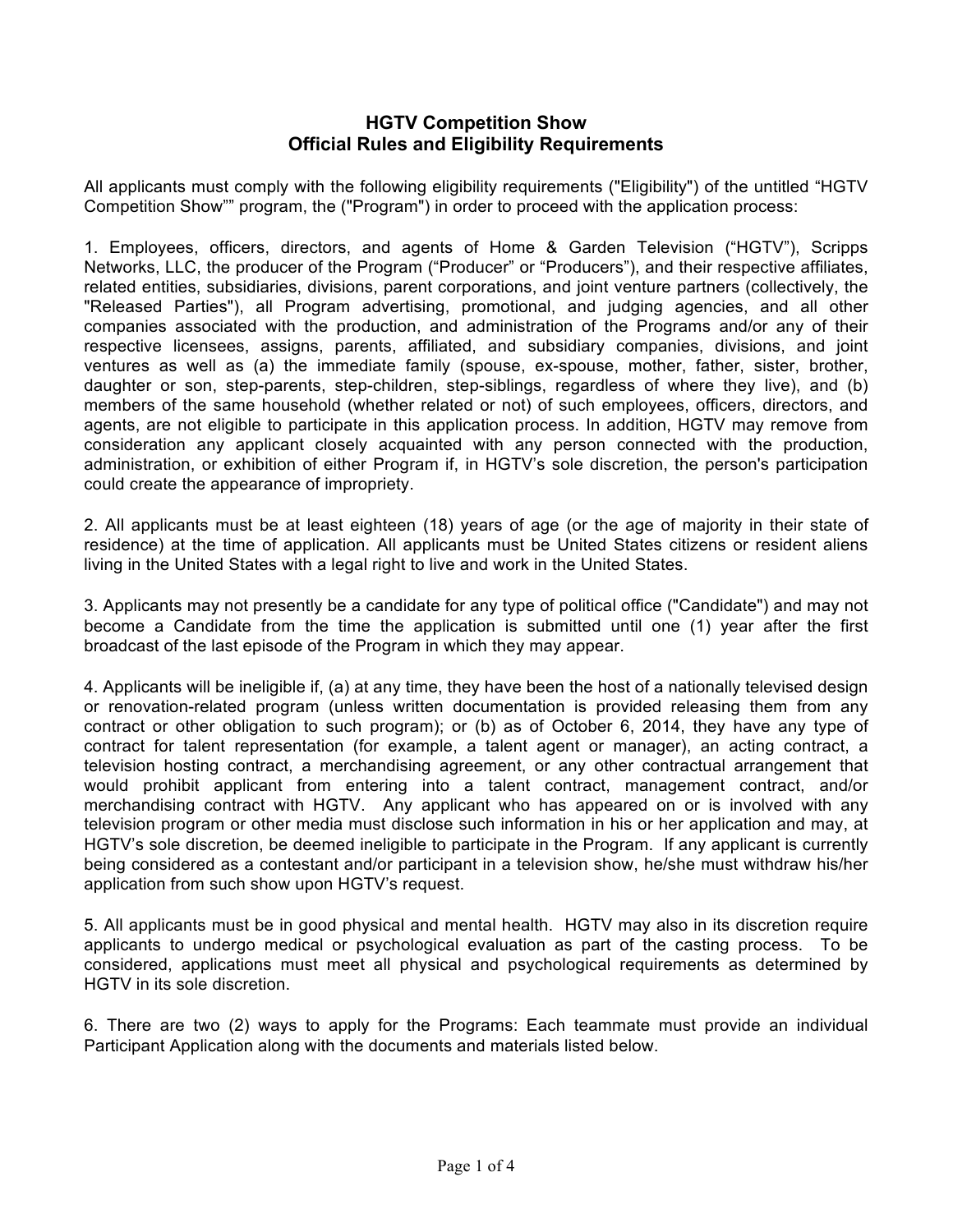**Option 1: Attend a Program open casting call AND complete an application at www.jscasting.com, which will include uploading the materials listed below. Visit www.jscasting.com for dates and locations of casting calls.**

## **Option 2: Email a 3-minute home video AND complete an application at www.jscasting.com, which will include uploading the materials listed below. Visit www.jscasting.com for submission instructions.**

All of the applications will require the following materials:

- 1. Signed release and waiver
- 2. Signed materials release
- 3. Two (2) recent photographs of yourself
- 4. If applicable a minimum of six (6) samples of your design and/ or renovation work
- 5. Resume

6. One (1) legible photocopy of EITHER (1) your passport; OR (2) your driver's license OR (3) your state ID card.

Applicant will be responsible for all costs and expenses associated with submitting a Participant Application via either entry method set forth above. Applicant should only submit design work that was done by applicant on his/her own.

7. **In order for your application to be considered for the Program your Participation Application must be received by October 6, 2014.** HGTV reserves the right in its sole and absolute discretion to consider any applications received after October 6, 2014, but there is no assurance whatsoever that any application received after such date will be considered for a Program. HGTV will not acknowledge receipt of any applications.

8. No applications (including any materials submitted in connection with a Participant Application or submitted as supplemental materials requested by HGTV and/or Producer ("Materials")) will be returned and the Participant Application and all Materials will become the property of HGTV, which shall have the right to use the Participant Application and Materials in any manner throughout the universe in perpetuity, as set forth in greater detail in the Release and Waiver. HGTV specifically reserves the right to use the Participant Application and Materials to evaluate applicants for programs other than the Programs ("Other Programs"), and to share all such materials with HGTV's sister networks (Food Network, Cooking Channel, Travel Channel, DIY Network, and Great American Country (GAC)) for similar evaluation. Neither HGTV nor its sister networks is under any obligation to consider any applicant as talent for Other Programs and any such agreement regarding services to be provided with respect to the same shall be subject to separate good faith negotiations between the applicable parties.

9. Applicants must enter in teams of two. Each applicant must fill out an individual Participation Application.

10. From among all the completed applications HGTV receives, staff and consultants of HGTV and the Producer will evaluate each application on a number of subjective factors, all of which have the aim of determining which applicants have what it takes to be on HGTV. We will be looking at personality, team interaction, interesting skills you may have with home renovation and overall performance among other related factors.

11. HGTV and/or Producer may disclose any information contained within or derived from my Participant Application to third persons connected with the Program and to compile information from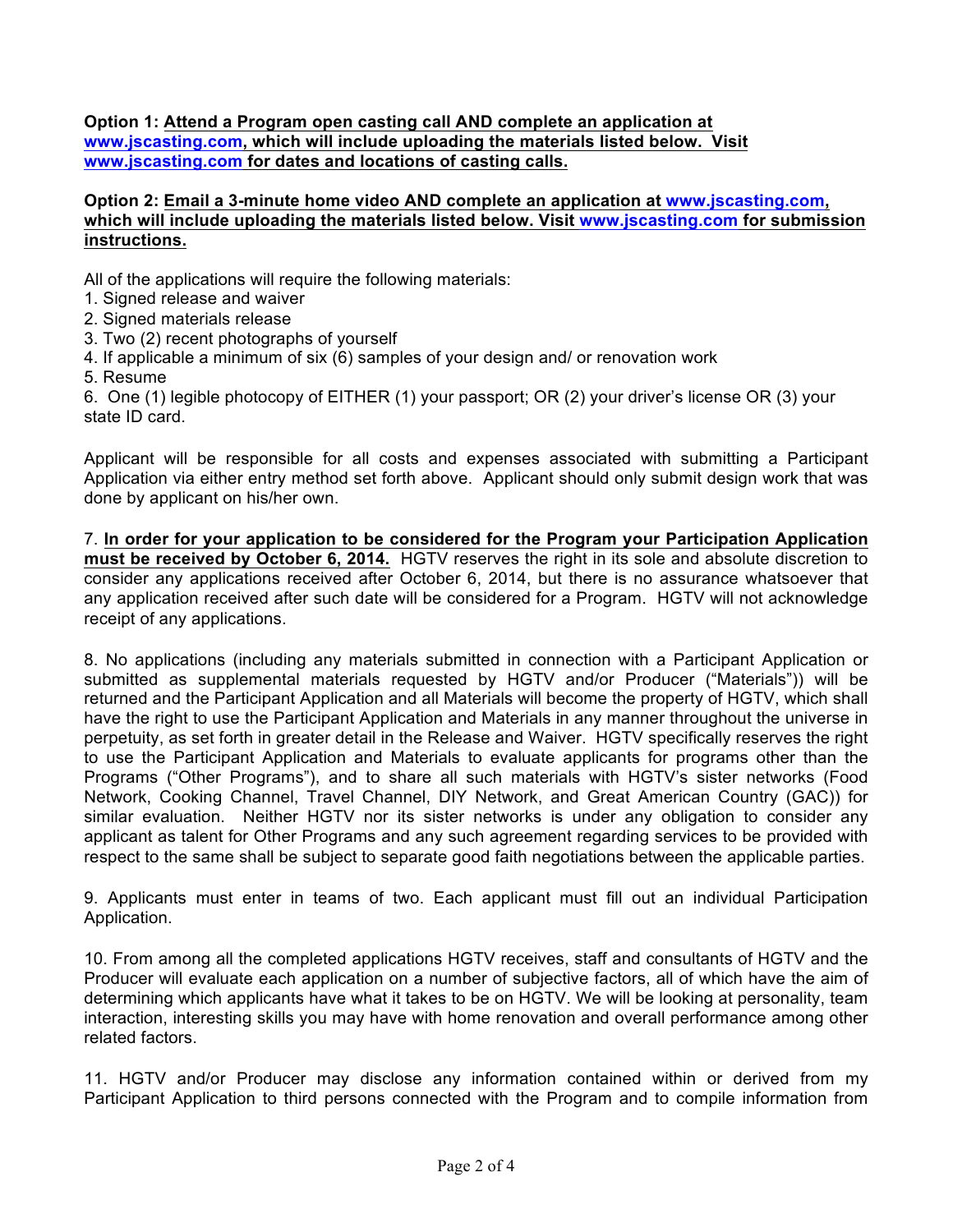third parties in connection with such Participant Application and the application process about applicant's background, personal views, and opinions about life, design, television, the media, and the like (collectively, "Personal Information"). HGTV and/or Producer may reveal such Personal Information to third parties in the course of the application process and/or the Program and I hereby release, discharge, and holds harmless the Released Parties from any and all claims and damages arising from such compilation or disclosure of Personal Information.

12. In order to be selected as a potential final participant in a Program (each a "Finalist", and collectively, the "Finalists"), you must be willing travel at HGTV's expense to (i) a location or locations to be determined by HGTV for a 6-8 week period between approximately January 1, 2015 through April 30, fli 2015 and from approximately June 15, 2015 and June 30<sup>th</sup> 2015 (all dates subject to change in HGTV's sole discretion) for the taping of the Program; (ii) selected locations on selected dates for a media tour in connection with promotion of the Program. HGTV will furnish Finalists with economy class air transportation, overnight accommodations (which may involve one of more Finalists sharing living quarters) or standard class hotel accommodations (room rate and tax only) as determined by HGTV or Producer, and a per diem while traveling for the Program. Applicants who will not be available for all dates requested by HGTV will be disqualified. Finalists must report and be available to participate in either Program at all times and places as HGTV or Producer shall designate.

13. All applicants who are selected as Finalists or potential alternates must complete and timely return a separate Finalist Agreement, which may include, among other documents: a Background Check Questionnaire and Confidentiality Agreement (all forms will be furnished to the Finalists). Upon request, all Finalists and the winner must sign any additional releases or authorizations that HGTV, in its sole discretion, deems necessary.

14. During taping of each Program, Finalists will travel to various locations to participate in home renovation reality competition. Challenges will entail long days (e.g., 10 to 12 hours or more) in front of television cameras and footage taped may be used in connection with the Program or any promotions related to the Program. At all times when the Finalists are on location, the Finalists will be subject to the instructions, directives, and schedules dictated by HGTV or Producer; non-compliance with such instructions, directives, and schedules may result in disqualification.

15. All applicants understand and acknowledge that participation in the Program, including, without limitation, the activities and events arranged by the Program coordinator and/or Producers (including, but not limited to, use of hammers, saws, ladders, and other equipment and materials used in a room makeover) may expose applicant and other participants to the risk of death, serious injury, illness, disease, and/or property damage. Finalists must be willing and able to participate in physical activities related to working and performing in design challenges (including, but not limited to, use of hammers, saws, ladders, and other equipment and materials used in a room makeover), on location, on television sets, and the like.

16. Applicants that are selected as a Finalist will be required to enter into a release and agreement with HGTV that will (i) render applicant exclusive to HGTV for a pre-determined period of time (meaning that applicant would not, among other limitations, be able to appear in programs in any media, make public appearances, publish a design or renovation-related book, or be associated in any manner with any commercial, advertisement, and/or endorsement without HGTV's express written permission in each circumstance); and (ii) give HGTV the option, at HGTV's sole election, to exercise the right to have applicant appear as a host, co-host, or contributor to HGTV programming or use applicant's name, image, and/or likeness in HGTV programming, merchandising, or other ancillary media (including a